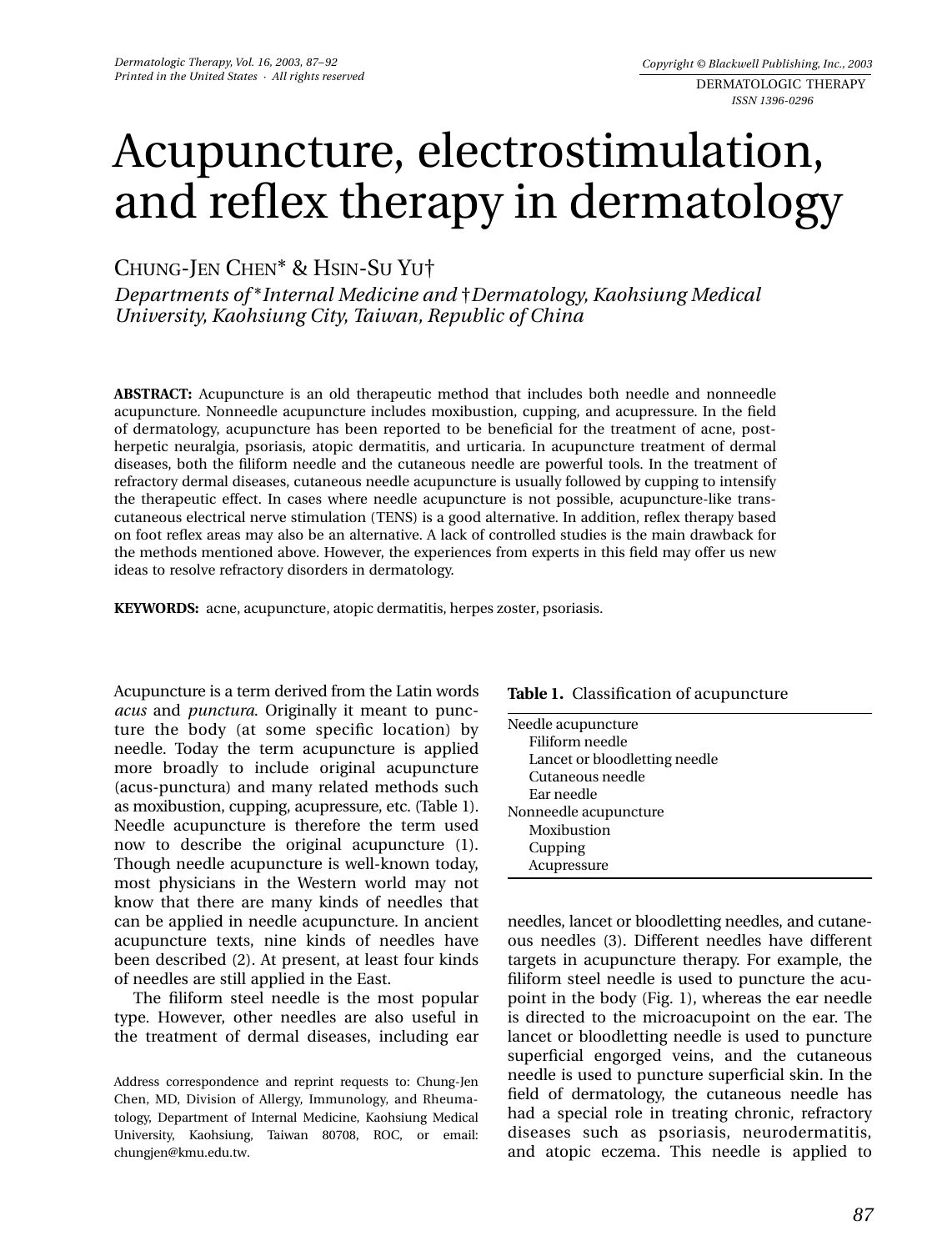

**Fig. 1. A filiform needle inserted into Quchi (LI.11).**

superficially puncture skin without involving the subcutaneous tissue. The cutaneous needle is also known as the seven-star needle or plum blossom needle because of its shape (Fig. 2).

Traditionally needle acupuncture is performed manually. However, with advances in the area of electrostimulation, electroacupuncture was developed. It combines conventional needle acupuncture with electric stimulation. With electroacupuncture, it is easier to get the *De-Qi*, which is strongly related to the effect of acupuncture therapy. The sense of fear that some patients experience from needle puncture prompted the development of nonneedle acupuncture techniques such as acupuncture-like transcutaneous electrical nerve stimulation (TENS). With acupuncture-like TENS, a 2–4 Hz stimulation may be best in terms of eliciting the same effects as needle acupuncture (4).

In the practice of acupuncture, besides acupoints (conventional body acupoints and ear microacupoints) we can also stimulate other areas or zones of the body either by needle, electricity, or manually. These areas or zones usually feel tender, heavy, band-like, or nodule-like on palpation and are called reflex areas or zones. These reflex areas or zones may exist anywhere, including the back, hand, orbital area, or foot. To date, the most organized reflex area may be the foot reflex system (5). As the foot reflex area is hard to needle, manual manipulation is usually preferred. Currently several types of machines are available that provide manual manipulation of the foot reflex area. These related therapies are known as reflex therapy (6).

Indeed, reflex therapy may be regarded as another kind of acupuncture-like therapy. Basically both acupoints and reflex zones are related to organ or body dysfunction and can be applied to adjust these dysfunctions.

## **Disease treatments**

#### **Acne**

Acne is one of the most common problems in adolescents. Acupuncture has been used for a long time to effectively treat acne and was studied by Dai in 1997 (7). However, because of the convenience and effectiveness of drug therapies, acupuncture has been left behind in the treatment of acne.

In cases where there is a history of drug allergy or intolerance, needle acupuncture is still useful. Though many points have been reported to be effective for acne, Hegu (LI.4) and Quchi (LI.11) are the most popularly applied points (8). In addition, Zusanli (St.36), Sanyinjiao (Sp.6), Dazhui (Du.14), Xuehai (Sp.10), and local points may be added as indicated. Zusanli (St.36) is indicated in cases accompanied by functional gastrointestinal disturbance. Sanyinjiao (Sp.6) is indicated in patients with dysmenorrhea or irregular menstrual cycle. Patients are usually treated once a day or three times a week, for a total of 20–24 treatments. Following the strategies discussed above, treatment effectiveness is usually greater than 90% (7). In cases where needles cannot be used, acupuncture-like TENS can be applied to the above points.

In reflex therapy, the reflex zones of the foot, which include the adrenal gland zone, ureter and bladder zone, and liver and gallbladder zone, are used (6). However, there are no formal studies.

#### **Herpes zoster**

Herpes zoster is a common disease in the practice of dermatology. Though medication with antiviral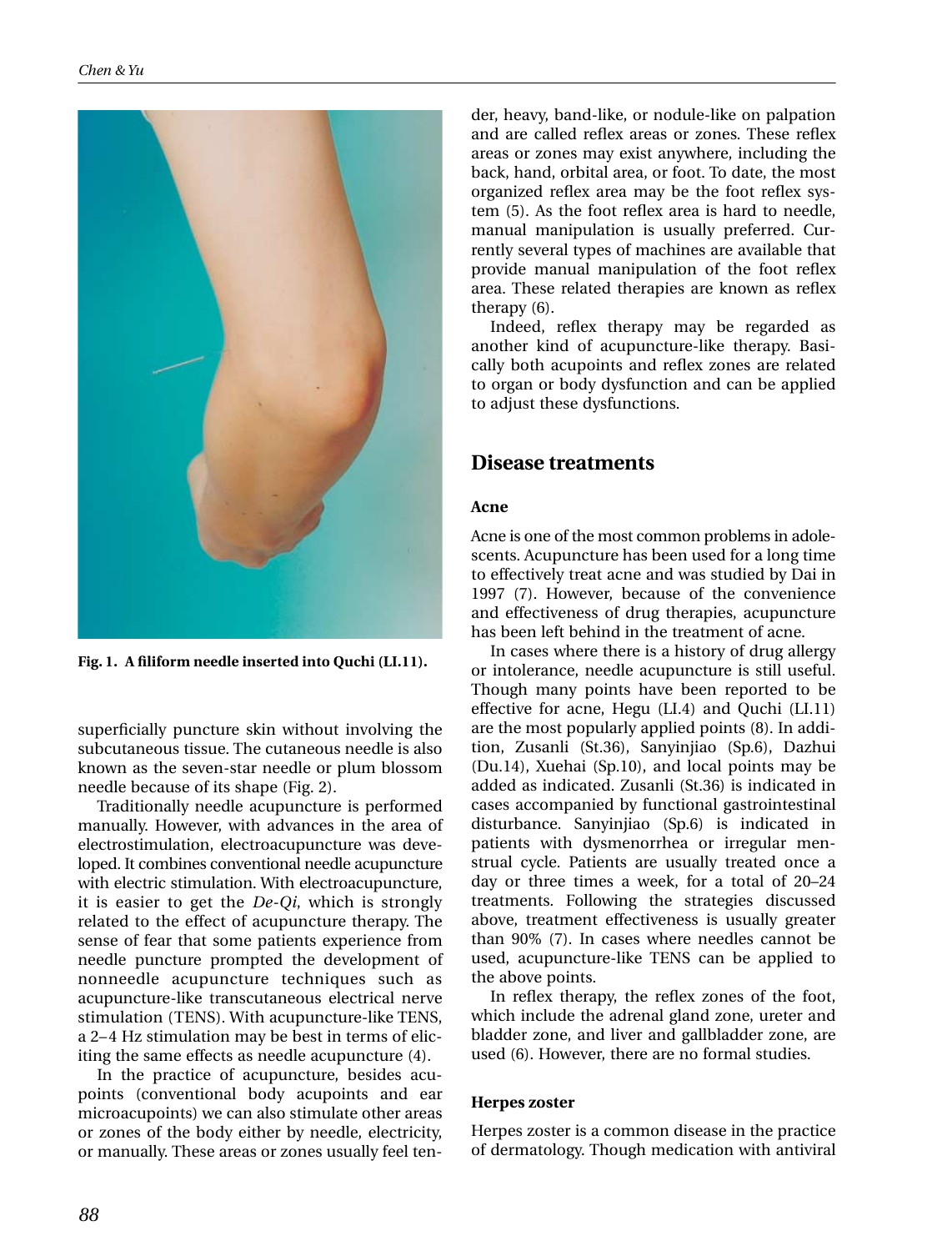

**Fig. 2. (A) A cutaneous needle (upside down). (B) Needling by a cutaneous needle.**

therapy has improved in recent years, postherpetic neuralgia is still a troublesome complication for both patients and physicians. Lewith and Field (9) reported that 40% of their patients with postherpetic neuralgia had gained significant pain relief with acupuncture. Soon after, however, Jolly (10) reported negative effects. In 1984, Fisher et al. (11) reported that about 60% of their patients had positive results with acupuncture. However, these studies all lacked controls.

The only randomized controlled study came from Great Britain (12). A total of 62 cases were enrolled in a single-blind, randomized controlled study to evaluate the effect of auricular and body acupuncture compared with placebo (mock TENS). Seven patients in the placebo group and seven patients in the acupuncture group experienced pain relief at the end of treatment. There was no difference in the pain relief between these two groups.

In 2000, Wu and Guo (13) reported a new method using electroacupuncture at the Huatuojiaji point (EX-B2), corresponding to the pain area, combined with needling at other points depending on the patient involved. They found that 78% of patients were cured and 22% showed marked improvement. This report seems promising, but needs further confirmation by more controlled studies. The EX-B2 Huatuojiaji point may be the key for postherpetic neuralgia because this point is located around the root of spinal nerves, which is the vital region for transmission of neural impulses. However, caution must be used when inserting a needle around this point because improper needling in this area may lead to pneumothorax or injury of visceral organs. Therefore electrostimulation at this point by acupuncture-like TENS may be a safer alternative.

Finally, Shu et al. (14) reported the use of a combination of filiform needle acupuncture and cutaneous needle acupuncture in the lesion area. In their study, 83% of patients were cured after two sessions of therapy.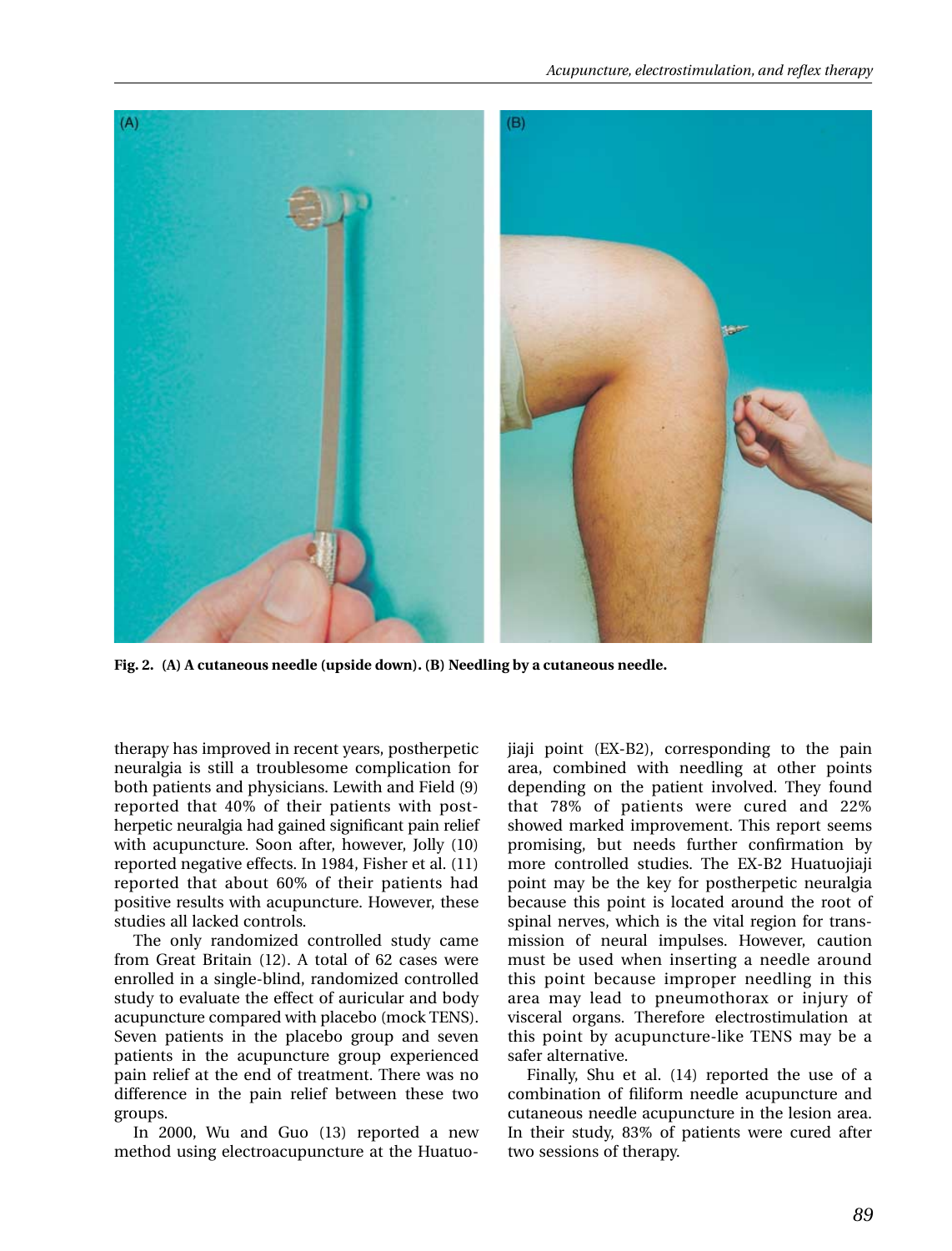## **Psoriasis**

Acupuncture has been used for the treatment of psoriasis for many years, but detailed descriptions are lacking in terms of technique and outcome. Fortunately, Liao and Liao (15) have made progress in this field in recent years. Using filiform needle acupuncture to stimulate Dazhui (Du.14), Fengmen (UB.12), Zusanli (St.36), Sanyinjiao (Sp.6), Xuehai (Sp.10), Quchi (LI.11), Weizhong (UB.40), and related acupoints, they treated 61 cases of psoriasis with poor response to Western medical management. After an average of nine sessions of acupuncture treatment, half of the 61 patients had complete or near-complete clearance of their skin lesions, one-third had partial improvement, and 15% did not improve. Though this study lacked a control group, we nevertheless regard this study as invaluable. This is because all the patients in this study were refractory to modern therapy.

Later there was a controlled study by Jerner et al. (16) in Sweden which reported that classical needle acupuncture was not superior to sham therapy (minimal acupuncture) in the treatment of psoriasis. Though methodologically more thorough, the primary drawback of this study was its lack of description in terms of acupuncture points and techniques. In addition, the sample size was small (35 received acupuncture, 19 received sham acupuncture).

In general, the following acupoints are preferred by most acupuncturists: Quchi (LI.11), Xuehai (Sp.10), and Sanyinjiao (Sp.6). Usually the above acupoints are treated with filiform needle acupuncture. Local lesions can be treated by cutaneous needle acupuncture, followed by cupping (Fig. 3) once a week to intensify the effect (17). Cutaneous needle acupuncture combined with cupping is very important for refractory dermal disorders in traditional acupuncture therapy.

## **Atopic dermatitis**

Atopic dermatitis (or atopic eczema) is a chronic, recurrent, inflammation of the skin characterized by intense itching, which tends to affect specific parts of the body, particularly the flexures (creases) (18). For this reason it is also called fourflexures-wind (se-wan-fong) in traditional Chinese medicine. Indirect moxibustion with herb cake on the lesion site once a day for 7 days was reported to be effective after 2 weeks of therapy (45% cured, 55% markedly improved) (19). In addition, Adaskevich (20) reported that a combination of needle acupuncture and millimeter



**Fig. 3. The cupping procedure.**

wavelength electromagnetic radiation (MM) therapy is superior to MM therapy alone in patients with severe atopic dermatitis.

In general, Xuehai (Sp.10), Quchi (LI.11), and Zhubin (Ki.9) are usually beneficial in the treatment of atopic dermatitis by filiform needle acupuncture. Cutaneous needle acupuncture on the lesion site can be added in refractory cases.

Children with atopic dermatitis are often nervous and afraid of needles. In these cases, acupuncture-like TENS is indicated.

In foot reflex therapy, the reflex zones corresponding to the kidney, ureter, bladder, adrenal gland, and lymph node are suggested empirically (6), but has not been confirmed.

## **Urticaria**

Acupuncture is also effective for both acute and chronic urticaria (21). A combination of ear acupuncture and conventional filiform needle acupuncture seems to be the best strategy for chronic urticaria.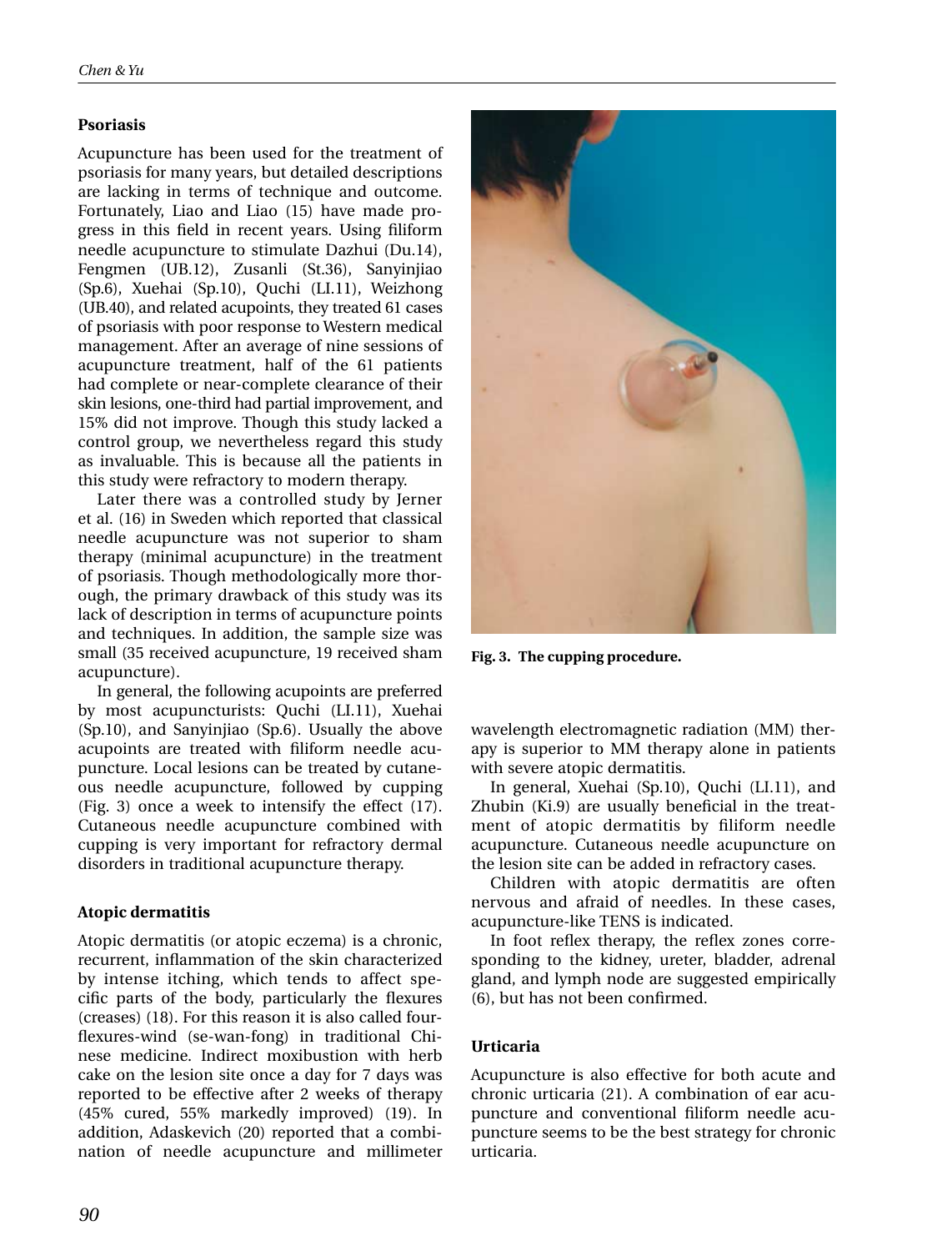The ABCs of Acupuncture Therapy in Dermal Disease

A. Ouchi and Xuehai acupoints

is essential in dermal diseases.

B. Cutaneous needle acupuncture, followed by Cupping

are able to overcome refractory diseases.

C. To tonify or sedate depending on energy deficiency or excess

will make a more perfect therapy.

皮膚病針灸治療要訣 曲池血海穴 膚病不可缺 皮針並拔罐 難病亦可解 虚補實則瀉 治療更完備

**Fig. 4. A poem by the authors: The ABCs of acupuncture therapy in dermal disease.**

## **Philosophy in acupuncture**

The application of cutaneous needle acupuncture is a novel technique in the Orient. Its therapeutic target is the skin area, not the traditional acupoint. In traditional Chinese medicine, it is believed that the skin is the origin of various types of diseases and that the skin is related to the energy of the inner organs. Therefore targeting the cutis is as important as targeting the acupoint (22).

Classic acupuncture specialists place significant attention on an individual's body energy and prescribe different managements in order to attain a so-called balance of energy. In cases with energy excess, strong stimulation is preferred to decrease the body energy (known as sedating). In contrast, in cases with energy deficiency, mild stimulation is preferred to intensify the body energy (known as tonifying). Moxibustion is also indicated in cases with energy deficiency, because of its tonifying properties. Simply put, the attainment of energy balance is essential for a state of good health (23).

To assist in the learning of basic acupuncture and to create a strong impression on the reader, the author has written a poem on the ABCs of acupuncture treatment of dermal diseases (Fig. 4). This style of poetry has traditionally been used throughout ancient times to pass down the knowledge and experience of acupuncture to younger generations.

## **Possible mechanism**

Why acupuncture and its related methods work for patients with various kinds of dermal diseases is a puzzle today. However, through the study and recognition of neuroimmune interactions in the skin (24), we may be able to clarify this puzzle in the near future.

At least three key components are implicated in acupuncture stimulation: the hypothalamuspituitary-adrenal axis, the autonomic nervous system, and brain-derived neurotrophic factor. As early as 1979, Malizia et al. (25) found that electroacupuncture can cause β-endorphin and corticotrophin release into the peripheral blood. Later, Lee et al. (26) found that acupuncture on Zusanli (St.36) significantly increases serum levels of cortisol. Furthermore, by functional magnetic resonance imaging (MRI), it was proven that the hypothalamus-limbic system is distinctively activated by manual needle acupuncture (27,28). Therefore we speculate that the above mechanisms may play some role in the acupuncture treatment of dermal diseases.

## **Conclusion**

Clinical observation has shown acupuncture to be beneficial for patients with acne, postherpetic neuralgia, psoriasis, atopic dermatitis, and urticaria. In the practice of acupuncture therapy, not only conventional filiform needle, but also cutaneous needle acupuncture and cupping can be applied to obtain the best results. In cases where needle acupuncture is not possible, acupuncturelike TENS is a good alternative.

In the future, randomized controlled studies need to be done to verify the effectiveness of these treatments. Acupuncture may provide a good way